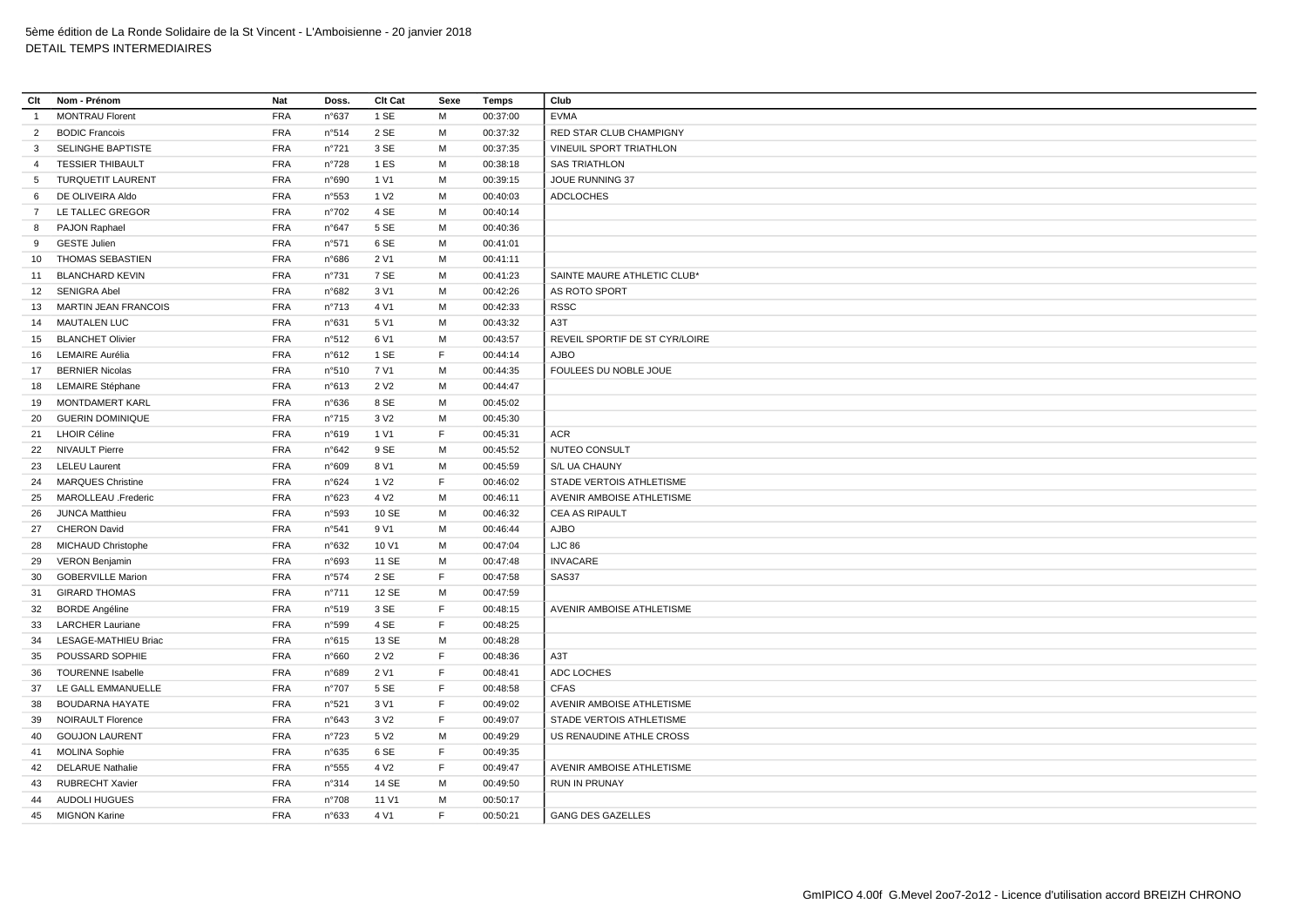| Clt | Nom - Prénom                  | Nat        | Doss.          | Clt Cat          | Sexe        | Temps    | Club                            |
|-----|-------------------------------|------------|----------------|------------------|-------------|----------|---------------------------------|
| 46  | <b>GERMON Adeline</b>         | <b>FRA</b> | n°570          | 7 SE             | F           | 00:51:17 | ASSOCIATION COUREURS DE LOCHES  |
| 47  | <b>CHARTRAIN Jacky</b>        | <b>FRA</b> | n°539          | 1 V3             | M           | 00:51:18 | <b>ASPTT BLOIS</b>              |
| 48  | <b>BOUATTOUR Aslam</b>        | <b>FRA</b> | n°520          | 15 SE            | M           | 00:51:19 |                                 |
| 49  | <b>BAFOUR VINCENT</b>         | <b>FRA</b> | n°714          | 12 V1            | M           | 00:51:28 |                                 |
| 50  | <b>LETORT Herve</b>           | <b>FRA</b> | n°618          | 13 V1            | M           | 00:51:39 |                                 |
| 51  | <b>PRAT Elodie</b>            | <b>FRA</b> | n°661          | 8 SE             | $\mathsf F$ | 00:51:43 |                                 |
|     | 52 LEMONNIER Maryse           | <b>FRA</b> | n°614          | 5 V <sub>2</sub> | F           | 00:51:43 | 42195 LE BLANC                  |
| 53  | <b>MARY Clémence</b>          | <b>FRA</b> | n°627          | 9 SE             | F           | 00:51:44 |                                 |
| 54  | <b>CHOPIN Kevin</b>           | <b>FRA</b> | n°544          | 16 SE            | М           | 00:51:51 | DANS LE ROUGE                   |
| 55  | MALBRANT Jean-Claude          | <b>FRA</b> | n°622          | 2 V3             | M           | 00:51:53 | FOULEES DU NOBLE JOUE           |
| 56  | <b>BONJOUX Bruno</b>          | <b>FRA</b> | n°517          | 14 V1            | M           | 00:51:56 |                                 |
| 57  | JOGAMA Sylvain                | <b>FRA</b> | $n^{\circ}716$ | 15 V1            | M           | 00:51:57 |                                 |
| 58  | <b>KOESTERS Clémentine</b>    | <b>FRA</b> | n°594          | 10 SE            | F           | 00:51:59 |                                 |
| 59  | PICHAUREAUX Julien            | <b>FRA</b> | n°654          | 17 SE            | M           | 00:51:59 |                                 |
| 60  | <b>RIGAULT Jacques</b>        | <b>FRA</b> | n°668          | 3 <sub>V</sub> 3 | м           | 00:52:00 |                                 |
| 61  | <b>PORCHE Patrick</b>         | <b>FRA</b> | n°658          | 6 V <sub>2</sub> | M           | 00:52:00 | SOLIDAIRES EN PELOTON           |
| 62  | <b>MACHADO Francois</b>       | <b>FRA</b> | n°621          | 16 V1            | M           | 00:52:04 | LES MOLLETS DE GATINES VALENCAY |
| 63  | <b>WAITZMANN Didier</b>       | <b>FRA</b> | n°699          | 4 V3             | M           | 00:52:06 | FOULEES DU NOBLE JOUE           |
| 64  | <b>VIGNERON Robert</b>        | <b>FRA</b> | n°694          | 17 V1            | M           | 00:52:08 |                                 |
| 65  | <b>GAUTHIER JOJO</b>          | <b>FRA</b> | n°710          | 1 V4             | M           | 00:52:13 |                                 |
| 66  | <b>CHALAS Gaëlle</b>          | <b>FRA</b> | n°535          | 5 V1             | F           | 00:52:21 | ASSOCIATION COUREURS DE LOCHES  |
| 67  | <b>SALLES Olivier</b>         | <b>FRA</b> | $n^{\circ}676$ | 18 V1            | M           | 00:52:22 |                                 |
| 68  | SANSIQUET Delphine            | <b>FRA</b> | n°678          | 6 V1             | F           | 00:52:23 | <b>GANG DES GAZELLES</b>        |
| 69  | <b>BLONDEAU Raymond</b>       | <b>FRA</b> | n°513          | 2 V4             | M           | 00:53:33 |                                 |
|     | 70 PICCIONI ROMAIN            | <b>FRA</b> | n°653          | 18 SE            | M           | 00:53:57 | DANS LE ROUGE                   |
|     | 71 VIVIENT Alexandre          | <b>FRA</b> | n°697          | 19 SE            | M           | 00:54:19 |                                 |
|     | 72 CARLIER Thierry            | <b>FRA</b> | n°534          | 19 V1            | M           | 00:54:23 |                                 |
|     | 73 GRELLIER Lucile            | <b>FRA</b> | n°578          | 11 SE            | F           | 00:54:26 |                                 |
|     | 74 GACHOT Julien              | <b>FRA</b> | n°564          | 20 SE            | M           | 00:54:31 |                                 |
| 75  | <b>HOARAU DUPONT Florence</b> | <b>FRA</b> | n°586          | 7 V1             | F           | 00:54:35 | JOGGING TOURS                   |
| 76  | <b>REY Daniel</b>             | <b>FRA</b> | n°666          | 7 V <sub>2</sub> | M           | 00:54:45 |                                 |
| 77  | <b>GAULT Dominique</b>        | <b>FRA</b> | n°569          | 5 V3             | M           | 00:54:47 | JUDO CLUB VEIGNE                |
| 78  | <b>DAGET Marion</b>           | <b>FRA</b> | n°549          | 12 SE            | F           | 00:54:50 | <b>LOCHES 37 TRIATHLON</b>      |
| 79  | JOUVE Raphael                 | <b>FRA</b> | n°704          | 21 SE            | M           | 00:54:51 |                                 |
| 80  | <b>PARRONEAU Patrick</b>      | <b>FRA</b> | n°650          | 20 V1            | M           | 00:55:02 | STADE VERTOIS ATHLETISME        |
| 81  | <b>LETELLIER Severine</b>     | <b>FRA</b> | n°617          | 8 V1             | F.          | 00:55:04 |                                 |
| 82  | <b>AMAURY Charlotte</b>       | <b>FRA</b> | n°501          | 13 SE            | F           | 00:55:09 |                                 |
| 83  | <b>BODIN Gaston</b>           | <b>FRA</b> | n°515          | 22 SE            | M           | 00:55:21 | AVENIR AMBOISE ATHLETISME       |
| 84  | <b>CUOGO MAXIME</b>           | <b>FRA</b> | n°548          | 23 SE            | M           | 00:56:09 |                                 |
| 85  | <b>CHAUVIN Daniel</b>         | <b>FRA</b> | n°540          | 8 V <sub>2</sub> | М           | 00:56:09 | AVENIR AMBOISE ATHLETISME       |
| 86  | <b>THOMAS Benjamin</b>        | <b>FRA</b> | n°685          | 24 SE            | M           | 00:56:16 |                                 |
| 87  | <b>RICHARD THIERRY</b>        | <b>FRA</b> | $n^{\circ}718$ | 6 V3             | м           | 00:56:19 |                                 |
| 88  | <b>GILLET Fanny</b>           | <b>FRA</b> | n°572          | 9 V1             | F           | 00:56:21 |                                 |
| 89  | <b>LECOMTE CLEMENCE</b>       | <b>FRA</b> | n°607          | 14 SE            | F           | 00:56:22 |                                 |
| 90  | <b>BRESTEAU Marie</b>         | <b>FRA</b> | n°527          | 10 V1            | F.          | 00:56:39 |                                 |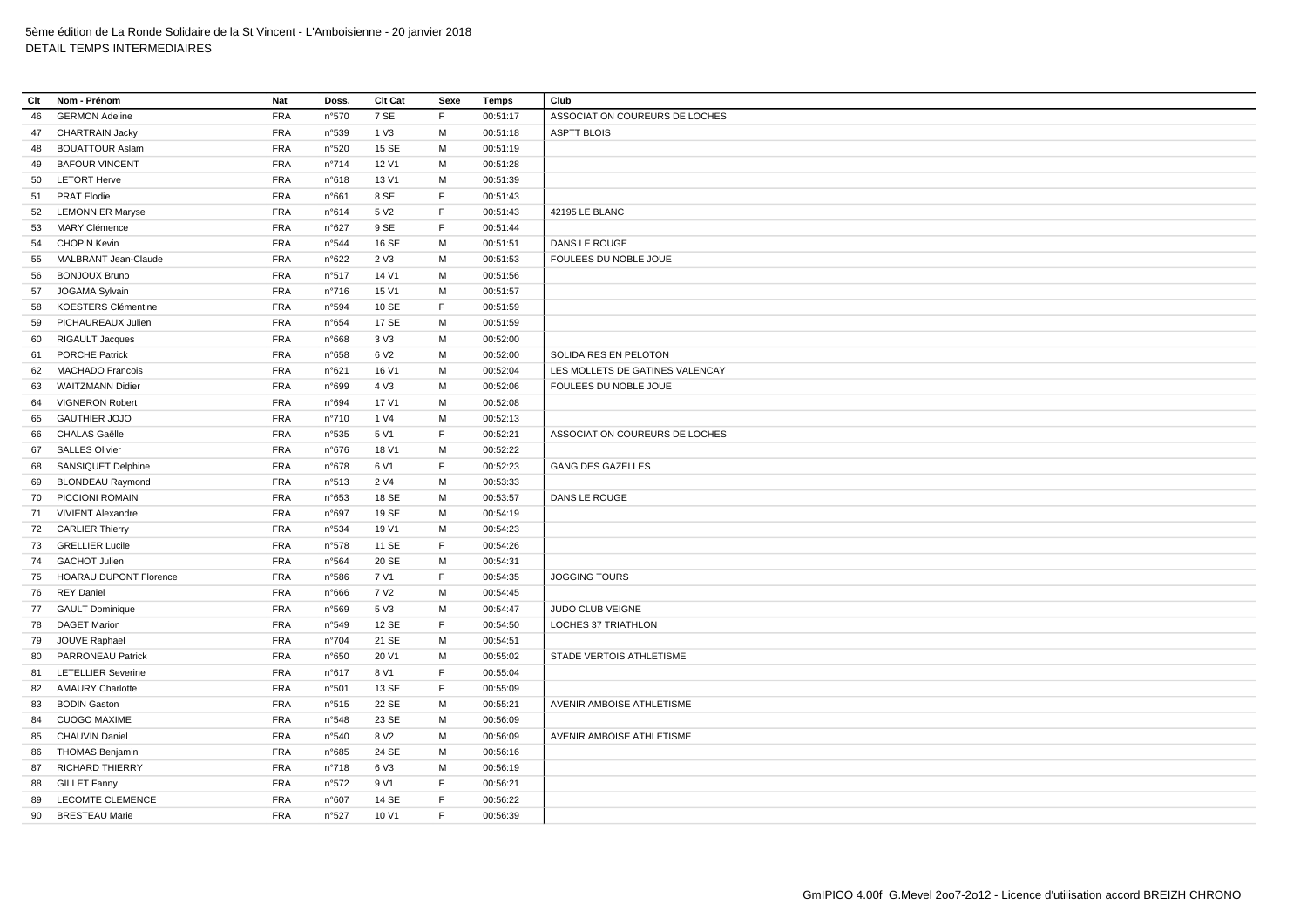| Clt | Nom - Prénom              | Nat        | Doss.          | Clt Cat           | Sexe        | <b>Temps</b> | Club                            |
|-----|---------------------------|------------|----------------|-------------------|-------------|--------------|---------------------------------|
| 91  | <b>RIVIERE Catherine</b>  | <b>FRA</b> | n°669          | 6 V <sub>2</sub>  | F           | 00:56:45     | <b>INVACARE</b>                 |
| 92  | <b>DEPONT STEPHANE</b>    | <b>FRA</b> | n°729          | 25 SE             | M           | 00:56:58     | LES MOLLETS DE GATINES VALENCAY |
| 93  | <b>HELIOT Anouk</b>       | <b>FRA</b> | n°583          | 1 CA              | F.          | 00:57:05     |                                 |
| 94  | <b>HELIOT Nathalie</b>    | <b>FRA</b> | n°584          | 11 V1             | F           | 00:57:05     |                                 |
| 95  | <b>MERLIN ARNAUD</b>      | <b>FRA</b> | $n^{\circ}712$ | 26 SE             | M           | 00:57:15     |                                 |
| 96  | VAUTHIER Alban            | <b>FRA</b> | n°692          | 27 SE             | M           | 00:57:19     |                                 |
|     | 97 LECALLONEC Laurent     | <b>FRA</b> | n°606          | 9 V <sub>2</sub>  | M           | 00:57:24     | STADE VERTOIS ATHLETISME        |
| 98  | <b>WILK JEAN PIERRE</b>   | <b>FRA</b> | n°722          | 7 V3              | M           | 00:57:26     |                                 |
| 99  | <b>AUDOIN Sandra</b>      | <b>FRA</b> | n°503          | 1 ES              | $\mathsf F$ | 00:57:29     |                                 |
|     | 100 LAMY BLANCO MICHELINE | <b>FRA</b> | n°596          | 1 V3              | F           | 00:57:45     | S/L US ST PIERRE DES CORPS      |
|     | 101 JOUBERT Eric          | <b>FRA</b> | n°591          | 10 V <sub>2</sub> | M           | 00:57:55     | <b>AVCAP</b>                    |
|     | 102 SOUCHU JEAN CLAUDE    | <b>FRA</b> | n°709          | 8 V3              | M           | 00:58:23     |                                 |
|     | 103 AUMARECHAL ALAIN      | <b>FRA</b> | n°717          | 28 SE             | M           | 00:58:30     |                                 |
| 104 | <b>CROSNIER Elodie</b>    | <b>FRA</b> | n°547          | 15 SE             | $\mathsf F$ | 00:58:32     |                                 |
|     | 105 DEPRAETERE Arnaud     | <b>FRA</b> | n°557          | 21 V1             | M           | 00:58:39     | STADE VERTOIS ATHLETISME        |
| 106 | <b>MARZIA Christophe</b>  | <b>FRA</b> | n°628          | 29 SE             | М           | 00:58:44     |                                 |
|     | 107 BONNET NATALIA        | <b>FRA</b> | n°518          | 16 SE             | F           | 00:59:08     |                                 |
|     | 108 BURGAULT Maryse       | <b>FRA</b> | n°531          | 2 V3              | F           | 00:59:17     | SAINTE MAURE ATHLETIC CLUB*     |
|     | 109 LEBERT Elise          | <b>FRA</b> | n°604          | 17 SE             | F           | 00:59:34     |                                 |
|     | 110 MONTIGNY JOHANN       | <b>FRA</b> | n°727          | 2 ES              | M           | 00:59:48     |                                 |
|     | 111 RICHARDEAU Sandrine   | <b>FRA</b> | n°667          | 12 V1             | F           | 00:59:53     |                                 |
|     | 112 PAUFERT JEAN FRANCOIS | <b>FRA</b> | n°701          | 9 V3              | M           | 00:59:53     | ACC37                           |
|     | 113 ROULLAND CHRISTELLE   | <b>FRA</b> | $n^{\circ}726$ | 13 V1             | F           | 01:00:01     |                                 |
|     | 114 GUILLONNEAU CATHERINE | <b>FRA</b> | n°581          | 7 V <sub>2</sub>  | F           | 01:00:05     | US RENAUDINE ATHLE CROSS        |
|     | 115 HAURY Patrick         | <b>FRA</b> | n°582          | 11 V <sub>2</sub> | M           | 01:00:19     | STADE VERTOIS ATHLETISME        |
|     | 116 DUMAS GUY             | <b>FRA</b> |                | 10 V3             | М           |              | <b>AVCAP</b>                    |
|     |                           | <b>FRA</b> | n°559          | 18 SE             | $\mathsf F$ | 01:00:19     |                                 |
|     | 117 SELINGHE CECILE       |            | n°724          |                   |             | 01:00:20     |                                 |
|     | 118 BELLEJAMBE Jocelyne   | <b>FRA</b> | n°506          | 8 V <sub>2</sub>  | F           | 01:00:20     | STADE VERTOIS ATHLETISME        |
|     | 119 GRASLIN Bruno         | <b>FRA</b> | n°577          | 12 V <sub>2</sub> | M<br>F      | 01:00:25     |                                 |
|     | 120 GRASLIN Amandine      | <b>FRA</b> | n°576          | 1 JU              |             | 01:00:26     |                                 |
|     | 121 GATTI CELIAMBRE       | <b>FRA</b> | n°568          | 19 SE             | F           | 01:00:31     |                                 |
|     | 122 LARRE Katixa          | <b>FRA</b> | n°600          | 20 SE             | F           | 01:00:31     | <b>JOGGING TOURS</b>            |
|     | 123 SOMMER Johanne        | <b>FRA</b> | n°684          | 21 SE             | F           | 01:00:31     | <b>JOGGING TOURS</b>            |
|     | 124 BEN AMAR Ida          | <b>FRA</b> | n°507          | 22 SE             | F           | 01:01:06     | US RENAUDINE ATHLE CROSS        |
|     | 125 MOLAC DANY            | <b>FRA</b> | n°634          | 9 V <sub>2</sub>  | F           | 01:01:12     | US RENAUDINE ATHLE CROSS        |
|     | 126 DURAND Sabrina        | <b>FRA</b> | n°560          | 23 SE             | F           | 01:01:24     | STADE VERTOIS ATHLETISME        |
|     | 127 FESSENMEYER Gérald    | <b>FRA</b> | n°562          | 22 V1             | M           | 01:01:24     | ACR                             |
|     | 128 GUERIN Karine         | <b>FRA</b> | n°579          | 14 V1             | F           | 01:01:33     | <b>GANG DES GAZELLES</b>        |
|     | 129 HILY Hélène           | <b>FRA</b> | n°585          | 24 SE             | $\mathsf F$ | 01:01:50     | <b>RUN IN PRUNAY</b>            |
|     | 130 CAILLE Gaelle         | <b>FRA</b> | n°533          | 25 SE             | F           | 01:02:02     | <b>INVACARE</b>                 |
|     | 131 CADE Oigul            | <b>FRA</b> | n°532          | 15 V1             | F           | 01:02:05     |                                 |
|     | 132 JOGAMA Nicole         | <b>FRA</b> | n°590          | 16 V1             | F           | 01:02:07     |                                 |
| 133 | <b>JOULIN Anen</b>        | <b>FRA</b> | n°592          | 26 SE             | F           | 01:02:07     |                                 |
|     | 134 SIMONEAU VINCENT      | <b>FRA</b> | n°700          | 11 V3             | м           | 01:02:08     | PHARMACIE LEONARD DE VINCI      |
|     | 135 DAMIENS Ludivine      | <b>FRA</b> | n°550          | 27 SE             | F.          | 01:02:15     |                                 |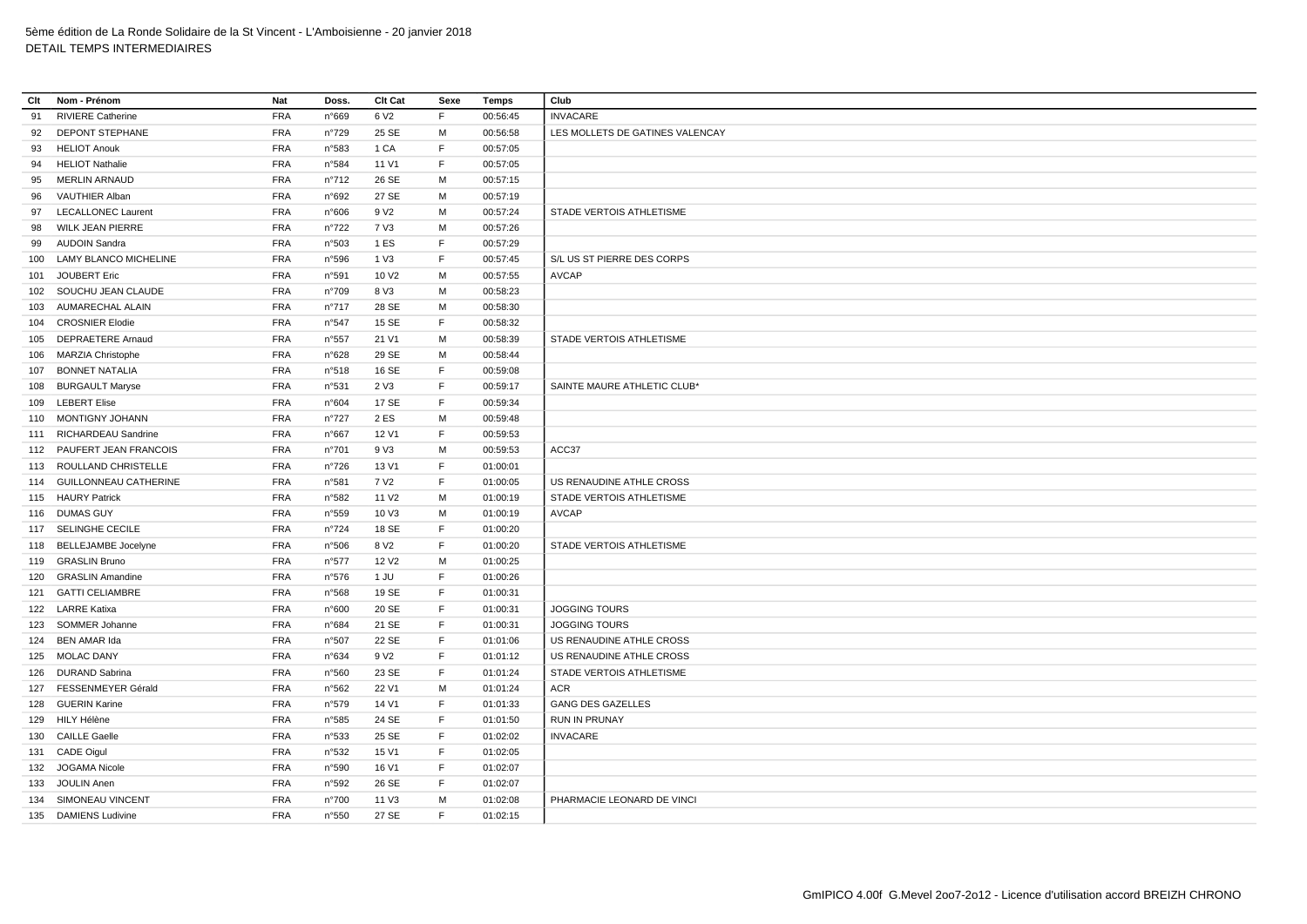| Clt | Nom - Prénom                  | Nat        | Doss.          | Clt Cat           | Sexe         | Temps    | Club                            |
|-----|-------------------------------|------------|----------------|-------------------|--------------|----------|---------------------------------|
| 136 | <b>MOREAU Marie</b>           | <b>FRA</b> | n°638          | 28 SE             | F            | 01:02:15 |                                 |
|     | 137 LANGELLIER Aurelien       | <b>FRA</b> | n°597          | 30 SE             | M            | 01:02:16 |                                 |
| 138 | <b>COLIN FABIEN</b>           | <b>FRA</b> | n°545          | 31 SE             | M            | 01:02:54 |                                 |
| 139 | <b>DECOURTY AMELIE</b>        | <b>FRA</b> | n°554          | 29 SE             | E            | 01:03:01 | S/L BEAUCE OLYMPIQUE SPORT      |
| 140 | <b>JEGUIRIM Anouar</b>        | <b>FRA</b> | n°589          | 32 SE             | M            | 01:03:14 |                                 |
|     | 141 OGER Cécile               | <b>FRA</b> | n°645          | 10 V <sub>2</sub> | $\mathsf F$  | 01:03:21 | RUN IN PRUNAY                   |
|     | 142 QUIVET Cécile             | <b>FRA</b> | n°663          | 30 SE             | E            | 01:03:24 |                                 |
|     | 143 FUSEAU Patricia           | <b>FRA</b> | n°563          | 11 V <sub>2</sub> | $\mathsf F$  | 01:03:27 |                                 |
| 144 | PINON Jean-Marc               | <b>FRA</b> | n°656          | 13 V <sub>2</sub> | M            | 01:03:59 | STADE VERTOIS ATHLETISME        |
|     | 145 SANCHEZ Georges           | <b>FRA</b> | n°677          | 14 V <sub>2</sub> | M            | 01:03:59 | STADE VERTOIS ATHLETISME        |
| 146 | RICHARD NATHALIE              | <b>FRA</b> | n°703          | 12 V <sub>2</sub> | $\mathsf F$  | 01:04:02 |                                 |
|     | 147 GALLAND Marina            | <b>FRA</b> | n°565          | 17 V1             | F            | 01:04:03 | <b>GANG DES GAZELLES</b>        |
| 148 | <b>VALERY Christian</b>       | <b>FRA</b> | n°691          | 15 V <sub>2</sub> | M            | 01:04:32 |                                 |
|     | 149 NOLOT Solange             | <b>FRA</b> | n°644          | 18 V1             | F            | 01:04:32 |                                 |
| 150 | <b>BERLAND Carole</b>         | <b>FRA</b> | n°508          | 19 V1             | $\mathsf F$  | 01:04:48 |                                 |
|     | 151 LEBOURG Alexandra         | <b>FRA</b> | n°605          | 20 V1             | F            | 01:04:48 |                                 |
| 152 | <b>BERLAND Georges - Mike</b> | <b>FRA</b> | n°509          | 23 V1             | M            | 01:04:50 |                                 |
|     | 153 ANTUNA Coralie            | <b>FRA</b> | n°502          | 31 SE             | F            | 01:05:15 | AS ROTO SPORTS RUNNING          |
| 154 | PINTO DA SILVA Anne-cécile    | <b>FRA</b> | $n^{\circ}657$ | 21 V1             | $\mathsf F$  | 01:05:18 |                                 |
| 155 | <b>BOUGUELA Carine</b>        | <b>FRA</b> | n°522          | 22 V1             | E            | 01:05:48 | STADE VERTOIS ATHLETISME        |
| 156 | <b>CHARRIER ERIC</b>          | <b>FRA</b> | n°537          | 24 V1             | M            | 01:06:30 |                                 |
|     | 157 CHARRIER SANDRINE         | FRA        | n°538          | 23 V1             | F            | 01:06:30 |                                 |
|     | 158 GIMENEZ Delphine          | <b>FRA</b> | n°573          | 32 SE             | $\mathsf F$  | 01:06:36 | STADE VERTOIS ATHLETISME        |
| 159 | <b>BRETAGNOLLES Sophie</b>    | FRA        | n°528          | 24 V1             | $\mathsf F$  | 01:06:38 |                                 |
| 160 | <b>GENNARO MADELINE</b>       | <b>FRA</b> | n°720          | 33 SE             | E            | 01:06:44 |                                 |
| 161 | <b>COLLARD SEBASTIEN</b>      | <b>FRA</b> | n°719          | 25 V1             | M            | 01:06:44 |                                 |
| 162 | <b>BOUILLON Arnaud</b>        | <b>FRA</b> | n°523          | 16 V <sub>2</sub> | M            | 01:06:46 | <b>TAISO AMBOISE</b>            |
|     | 163 MOULIN Vincent            | <b>FRA</b> | n°640          | 26 V1             | М            | 01:06:49 |                                 |
| 164 | <b>BRETEAU MICHEL</b>         | <b>FRA</b> | n°530          | 17 V <sub>2</sub> | M            | 01:07:42 | <b>NON</b>                      |
| 165 | <b>BRETEAU Jean-Pierre</b>    | FRA        | n°529          | 12 V3             | M            | 01:07:42 |                                 |
| 166 | <b>CLERCK SEBASTIEN</b>       | <b>FRA</b> | n°725          | 27 V1             | M            | 01:07:42 |                                 |
|     | 167 LAZARD Sylvie             | <b>FRA</b> | n°602          | 13 V <sub>2</sub> | $\mathsf F$  | 01:07:47 | FOULEES DU NOBLE JOUE           |
| 168 | PARRONEAU Delphine            | <b>FRA</b> | n°649          | 25 V1             | $\mathsf{F}$ | 01:07:48 | <b>STADE VERTOIS ATHLETISME</b> |
| 169 | <b>MARTINS Maryline</b>       | <b>FRA</b> | n°626          | 26 V1             | $\mathsf F$  | 01:07:48 | STADE VERTOIS ATHLETISME        |
| 170 | <b>GASTEBOIS Mathilde</b>     | FRA        | n°567          | 27 V1             | F            | 01:08:21 |                                 |
|     | 171 SIMON Pauline             | <b>FRA</b> | n°683          | 28 V1             | $\mathsf F$  | 01:08:21 |                                 |
|     | 172 MORIN Emilie              | <b>FRA</b> | n°639          | 34 SE             | F            | 01:08:34 |                                 |
|     | 173 DARRACQ Olivier           | <b>FRA</b> | n°551          | 28 V1             | M            | 01:08:39 |                                 |
|     | 174 VILLATEL Carole           | <b>FRA</b> | n°695          | 29 V1             | F            | 01:08:55 |                                 |
|     | 175 CHIPON Kévin              | <b>FRA</b> | n°543          | 33 SE             | M            | 01:09:24 |                                 |
|     | 176 DENIS MARC                | FRA        | n°556          | 29 V1             | М            | 01:09:26 |                                 |
|     | 177 TOITOT Sandrine           | <b>FRA</b> | n°688          | 30 V1             | $\mathsf F$  | 01:09:58 |                                 |
|     | 178 BOULE-GOUSSEAU David      | <b>FRA</b> | n°524          | 30 V1             | м            | 01:10:19 |                                 |
|     | 179 LESIEUR BERNARD           | <b>FRA</b> | n°616          | 3 V4              | М            | 01:10:21 |                                 |
| 180 | <b>DEREDEL Fabienne</b>       | <b>FRA</b> | n°558          | 31 V1             | F            | 01:10:31 | STADE VERTOIS ATHLETISME        |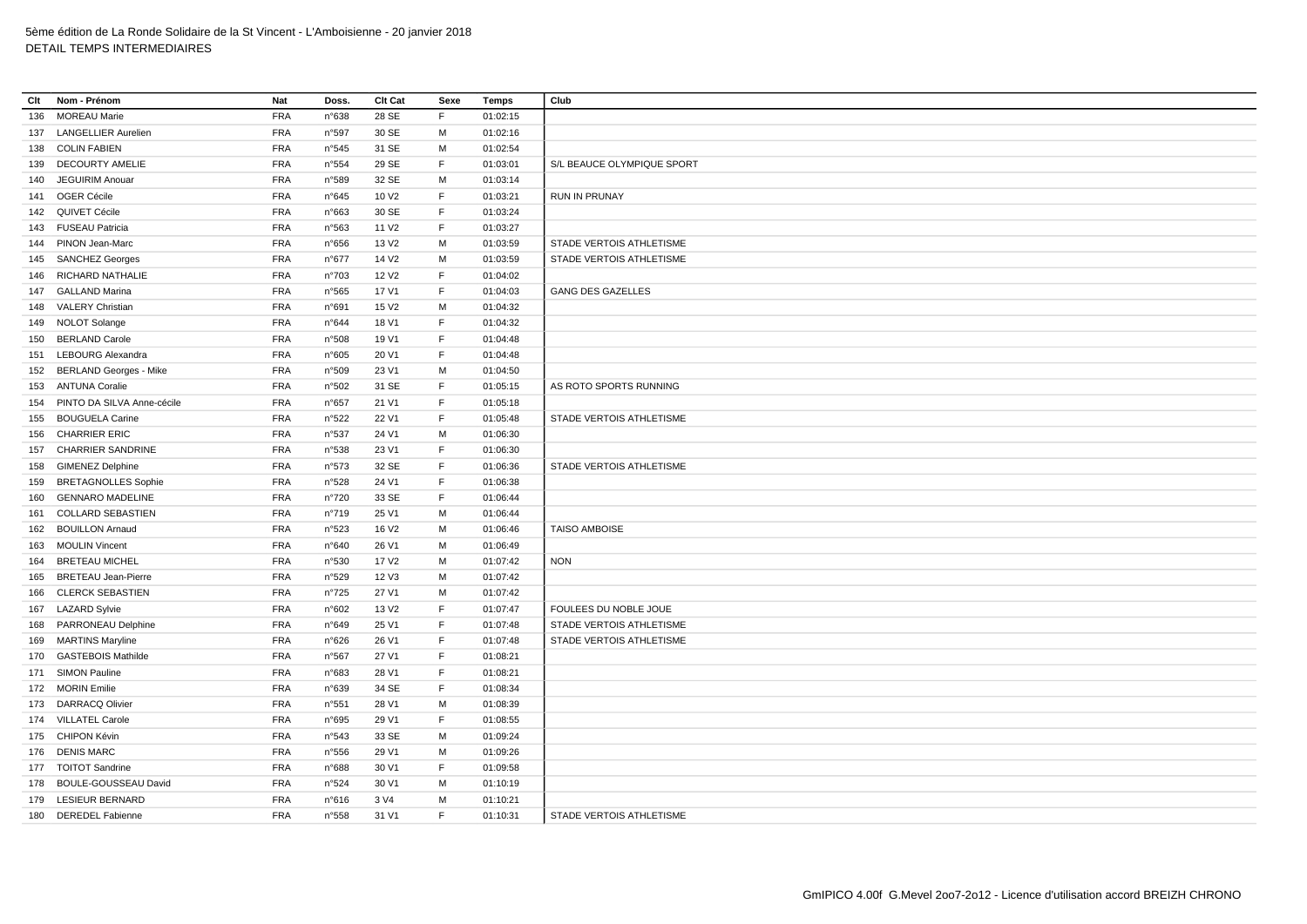| Clt | Nom - Prénom                 | Nat        | Doss. | Clt Cat           | Sexe         | Temps    | Club                     |
|-----|------------------------------|------------|-------|-------------------|--------------|----------|--------------------------|
| 181 | <b>BODIN Sophie</b>          | <b>FRA</b> | n°516 | 32 V1             | F            | 01:10:31 | STADE VERTOIS ATHLETISME |
| 182 | POURRAT Stephanie            | <b>FRA</b> | n°659 | 33 V1             | $\mathsf F$  | 01:10:35 |                          |
| 183 | ROUSSEAU Olivier             | <b>FRA</b> | n°674 | 31 V1             | M            | 01:10:36 |                          |
| 184 | <b>SCHWARTZ Eric</b>         | <b>FRA</b> | n°680 | 18 V <sub>2</sub> | M            | 01:10:43 | <b>AS NANDY</b>          |
| 185 | <b>CHEVET Coralie</b>        | <b>FRA</b> | n°542 | 35 SE             | F            | 01:10:45 |                          |
| 186 | <b>AUGUSTO Chrystelle</b>    | <b>FRA</b> | n°504 | 34 V1             | $\mathsf F$  | 01:11:44 | <b>AS NANDY</b>          |
| 187 | <b>TOITOT Laurent</b>        | <b>FRA</b> | n°687 | 32 V1             | M            | 01:11:44 |                          |
| 188 | <b>RONDEL Audrey</b>         | <b>FRA</b> | n°671 | 36 SE             | $\mathsf{F}$ | 01:11:45 |                          |
| 189 | <b>RONDEL Lucie</b>          | <b>FRA</b> | n°672 | 37 SE             | F            | 01:11:45 |                          |
| 190 | PAGE Stéphanie               | <b>FRA</b> | n°646 | 35 V1             | F            | 01:12:17 | FOULEES DU NOBLE JOUE    |
|     | 191 JACQUIN Agnès            | <b>FRA</b> | n°588 | 36 V1             | $\mathsf F$  | 01:12:17 | FOULEES DU NOBLE JOUE    |
|     | 192 DE CORNULIER Dagna       | <b>FRA</b> | n°552 | 37 V1             | F            | 01:12:43 |                          |
| 193 | <b>CADE FRANCOIS</b>         | <b>FRA</b> | n°706 | 4 V4              | M            | 01:13:52 |                          |
|     | 194 MATHE Magalie            | <b>FRA</b> | n°629 | 38 V1             | F            | 01:14:07 | <b>INVACARE</b>          |
| 195 | <b>KORN CAROLINE</b>         | <b>FRA</b> | n°595 | 39 V1             | $\mathsf F$  | 01:14:08 |                          |
| 196 | <b>RENAUDET Christine</b>    | <b>FRA</b> | n°664 | 14 V <sub>2</sub> | $\mathsf{F}$ | 01:14:10 |                          |
| 197 | <b>PINDAT Nathalie</b>       | <b>FRA</b> | n°655 | 15 V <sub>2</sub> | $\mathsf{F}$ | 01:15:14 |                          |
| 198 | <b>ROBIN Olivier</b>         | <b>FRA</b> | n°670 | 34 SE             | M            | 01:15:20 |                          |
| 199 | RESTOUEIX Françoise          | <b>FRA</b> | n°665 | 3 V3              | $\mathsf{F}$ | 01:15:21 | SOLIDAIRES EN PELOTON    |
| 200 | <b>GUICHARD Marylene</b>     | <b>FRA</b> | n°580 | 16 V <sub>2</sub> | F            | 01:18:19 |                          |
|     | 201 VIVIENT Marie            | <b>FRA</b> | n°698 | 38 SE             | F            | 01:19:43 |                          |
| 202 | APPERT DESNOS EMILIE         | <b>FRA</b> | n°705 | 39 SE             | F            | 01:20:37 |                          |
| 203 | <b>CHAIGNEAU Laetitia</b>    | <b>FRA</b> | n°679 | 40 SE             | $\mathsf F$  | 01:20:38 |                          |
| 204 | PALLESCHI ALINE              | <b>FRA</b> | n°648 | 41 SE             | $\mathsf F$  | 01:22:20 |                          |
| 205 | <b>PASCAL Emeline</b>        | <b>FRA</b> | n°651 | 40 V1             | $\mathsf{F}$ | 01:22:21 | <b>INVACARE</b>          |
| 206 | <b>MATHIEU Francis</b>       | <b>FRA</b> | n°630 | 5 V4              | M            | 01:24:21 |                          |
|     | 207 GALPIN Béatrice          | FRA        | n°566 | 17 V <sub>2</sub> | F            | 01:25:03 | <b>RUN IN PRUNAY</b>     |
| 208 | <b>LOTTE Christine</b>       | <b>FRA</b> | n°620 | 18 V <sub>2</sub> | E            | 01:25:30 |                          |
| 209 | <b>BACOT Nicole</b>          | <b>FRA</b> | n°505 | 4 V3              | F            | 01:25:30 |                          |
|     | 210 CHALUMEAU Marie-Noëlle   | <b>FRA</b> | n°536 | 19 V <sub>2</sub> | F            | 01:29:03 |                          |
|     | DNF BERTUZZI Bertand         | <b>FRA</b> | n°511 | 0 V <sub>2</sub>  | M            | 00:00:00 | STADE VERTOIS ATHLETISME |
|     | <b>DNF</b> LELIEVRE Patrick  | FRA        | n°610 | 0 V <sub>2</sub>  | M            | 00:00:00 |                          |
|     | DNF LELIEVRE Sebastien       | <b>FRA</b> | n°611 | 0 SE              | М            | 00:00:00 |                          |
|     | DNF MARQUES Pierre           | <b>FRA</b> | n°625 | 0 V <sub>2</sub>  | M            | 00:00:00 | STADE VERTOIS ATHLETISME |
|     | DNF SAINJON Nathalie         | <b>FRA</b> | n°675 | 0 V1              | E            | 00:00:00 | SOLIDAIRES EN PELOTON    |
|     | DSQ CREPIN Frédéric          | <b>FRA</b> | n°546 | 0 V <sub>2</sub>  | M            | 00:00:00 | <b>SAS VTT</b>           |
|     | DSQ BRIAND SEBASTIEN         | <b>FRA</b> | n°730 | 0 V1              | м            | 00:00:00 |                          |
|     | DNS BOURDAIS Nathanaelle     | <b>FRA</b> | n°525 | 0 SE              | $\mathsf{F}$ | 00:00:00 |                          |
|     | DNS BRACQUIER Nicolas        | <b>FRA</b> | n°526 | 0 V1              | M            | 00:00:00 |                          |
|     | DNS FAVARD Arielle           | <b>FRA</b> | n°561 | 0 SE              | F            | 00:00:00 | <b>INVACARE</b>          |
|     | DNS JACQUET Geraldine        | <b>FRA</b> | n°587 | 0 V <sub>2</sub>  | E            | 00:00:00 | TNT USGN TRIATHLON       |
|     | DNS LARA Francois            | <b>FRA</b> | n°598 | 0 V1              | м            | 00:00:00 | ASSO NOBLE JOUE          |
|     | DNS LASNIER Christèle        | <b>FRA</b> | n°601 | 0 V1              | $\mathsf F$  | 00:00:00 | FOULEES DU NOBLE JOUE    |
|     | DNS LE DIVENAH-HENRY Rosanne | <b>FRA</b> | n°603 | 0 V <sub>2</sub>  | $\mathsf{F}$ | 00:00:00 | <b>JOGGING TOURS</b>     |
|     | DNS LEFERT Seabastien        | <b>FRA</b> | n°608 | 0 SE              | M            | 00:00:00 |                          |